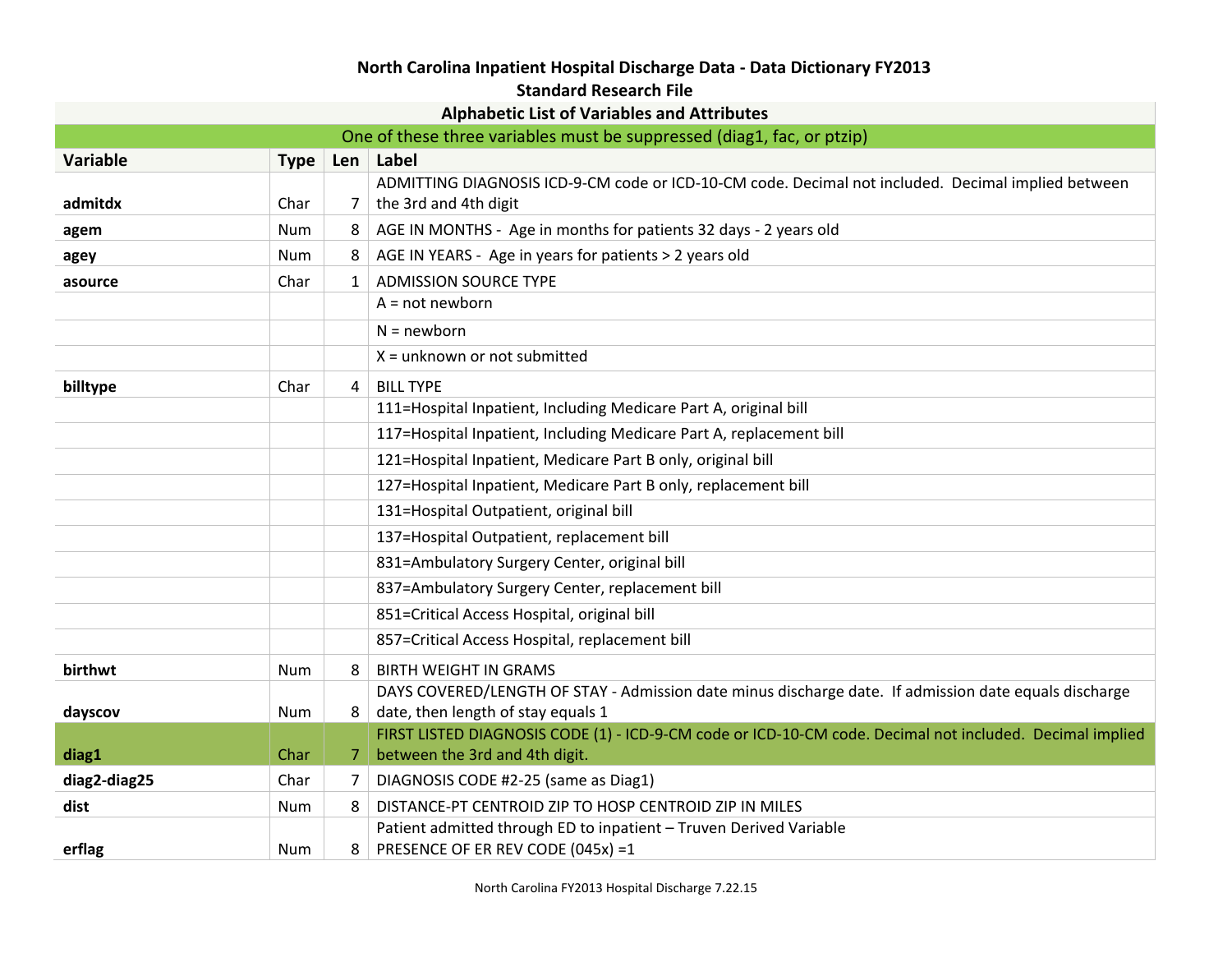| ethnicity | Char | $\overline{2}$ | <b>ETHNICITY</b>                                                                         |
|-----------|------|----------------|------------------------------------------------------------------------------------------|
|           |      |                | 1=Non-Hispanic                                                                           |
|           |      |                | 2=Hispanic                                                                               |
| fac       | Char | 11             | FACILITY ID - Hospital identification number                                             |
| fyear     | Char | 6              | FISCAL YEAR - Four digit fiscal year                                                     |
| hcfadrg   | Char | 6              | <b>CMS Diagnosis-Related Groups (DRG)</b>                                                |
| hcfamdc   | Char | 6              | <b>CMS Major Diagnostic Categories (MDC)</b>                                             |
|           |      |                | 0=Ungroupable                                                                            |
|           |      |                | 1=Diseases and disorders of the nervous system                                           |
|           |      |                | 2=Diseases and disorders of the eye                                                      |
|           |      |                | 3=Diseases and disorders of the ear, nose, mouth and throat                              |
|           |      |                | 4=Diseases and disorders of the respiratory system                                       |
|           |      |                | 5=Diseases and disorders of the circulatory system                                       |
|           |      |                | 6=Diseases and disorders of the digestive system                                         |
|           |      |                | 7=Diseases and disorders of the hepatobiliary system and pancreas                        |
|           |      |                | 8=Diseases and disorders of the musculoskeletal system and connective tissue             |
|           |      |                | 9=Diseases and disorders of the skin, subcutaneous tissue and breast                     |
|           |      |                | 10=Endocrine, nutritional and metabolic diseases and disorders                           |
|           |      |                | 11=Diseases and disorders of the kidney and urinary tract                                |
|           |      |                | 12=Diseases and disorders of the male reproductive system                                |
|           |      |                | 13=Diseases and disorders of the female reproductive system                              |
|           |      |                | 14=Pregnancy, childbirth and the puerperium                                              |
|           |      |                | 15=Newborns and other neonates with conditions originating in the perinatal period       |
|           |      |                | 16=Diseases and disorders of the blood, blood forming organs and immunological disorders |
|           |      |                | 17=Myeloproliferative diseases and disorders, and poorly differentiated neoplasms        |
|           |      |                | 18=Infectious and parasitic diseases (systemic or unspecified sites)                     |
|           |      |                | 19=Mental diseases and disorders                                                         |
|           |      |                | 20=Alcohol/drug use and alcohol/drug induced organic mental disorders                    |
|           |      |                | 21=Injuries, poisonings and toxic effects of drugs                                       |
|           |      |                | 22=Burns                                                                                 |
|           |      |                | 23=Factors influencing health status and other contacts with health services             |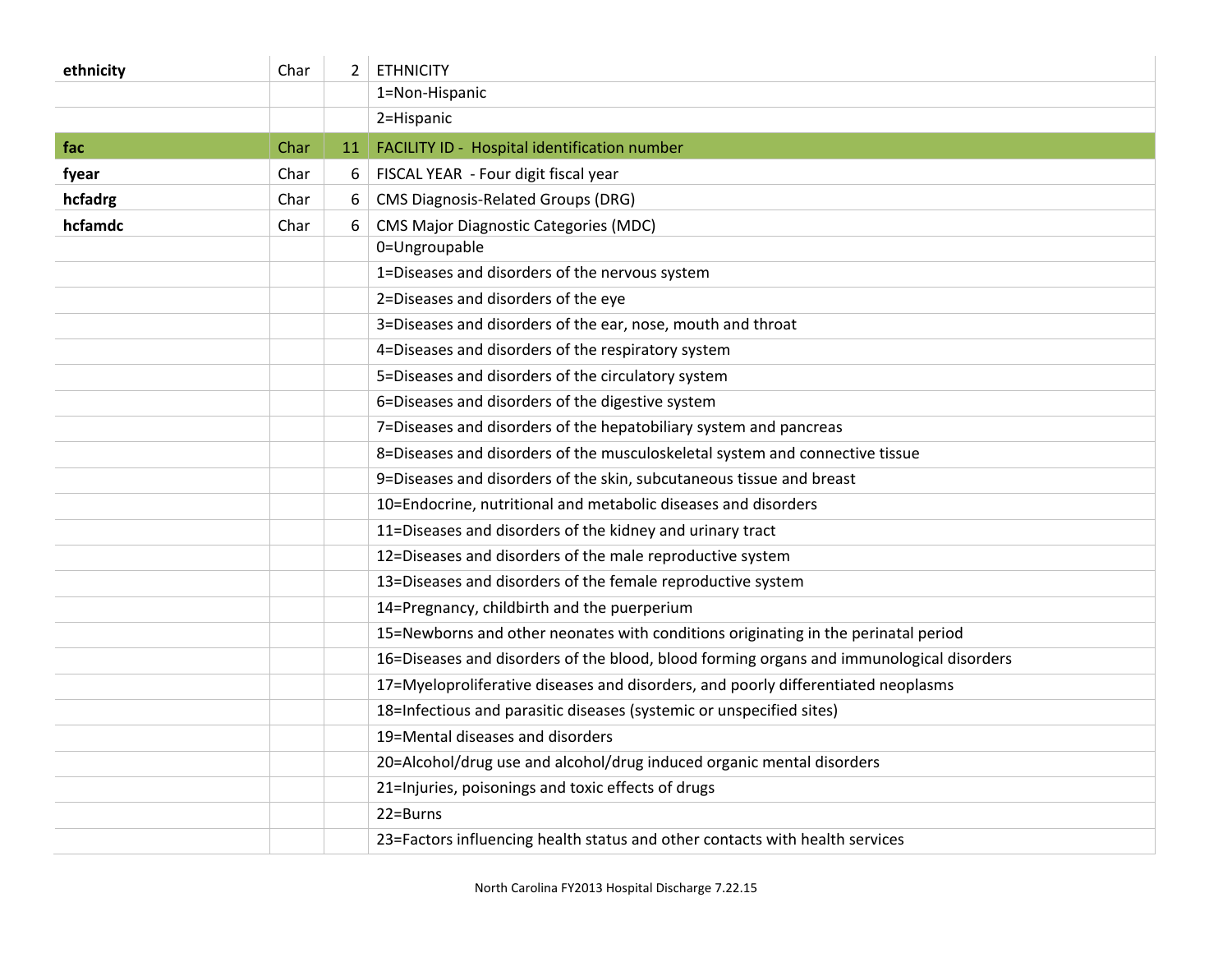|          |            |   | 24=Multiple significant trauma                                        |
|----------|------------|---|-----------------------------------------------------------------------|
|          |            |   | 25=Human immunodeficiency virus infections                            |
|          |            |   | Indication of Operating Room Use during stay, Truven Derived Variable |
| orflag   | <b>Num</b> | 8 | PRESENCE OF Operating Room (OR REV CODE (036x) = 1                    |
| payer1   | Char       | 2 | PRIMARY PAYER CODE - State-specific payer code                        |
|          |            |   | 09=Self Pay (historical P)                                            |
|          |            |   | 10=Central Certification (historical F)                               |
|          |            |   | 11=Other Non-Federal Program (historical X)                           |
|          |            |   | 12=Preferred Provider Organization (PPO) (historical Z)               |
|          |            |   | 13=Point of Service (POS) (historical Y)                              |
|          |            |   | 14=Exclusive Provider Organization (EPO) (historical J)               |
|          |            |   | 15=Indemnity Insurance (Historical L)                                 |
|          |            |   | 16=Health Maintenance Organization (HMO) Medicare Risk (Historical K) |
|          |            |   | (A/AM=historical automobile medical)                                  |
|          |            |   | BL=Blue Cross & Blue Shield (historical B)                            |
|          |            |   | CH=Champus (historical C)                                             |
|          |            |   | CI=Commercial Insurance (historical I)                                |
|          |            |   | DS=Disability (historical G)                                          |
|          |            |   | HM=Health Maintenance Organization (HMO) (historical H)               |
|          |            |   | LI=Liability (historical Q)                                           |
|          |            |   | LM=Liability Medical (historical R)                                   |
|          |            |   | MA=Medicare Part A (historical M)                                     |
|          |            |   | MB=Medicare Part B (historical T)                                     |
|          |            |   | MC=Medicaid (historical D)                                            |
|          |            |   | (N=historical other government)                                       |
|          |            |   | OF=Other federal program (historical V)                               |
|          |            |   | (S=historical self insured)                                           |
|          |            |   | TV=Title V (historical 1)                                             |
|          |            |   | VA=Veteran Administration Plan (historical 2)                         |
|          |            |   | WC=Workers Compensation Health Claim (historical W)                   |
|          |            |   | ZZ=Mutually defined unknown (historical U)                            |
| payer2-3 | Char       | 2 | PAYER CODE 2-3 - secondary payer sources, same as payer1              |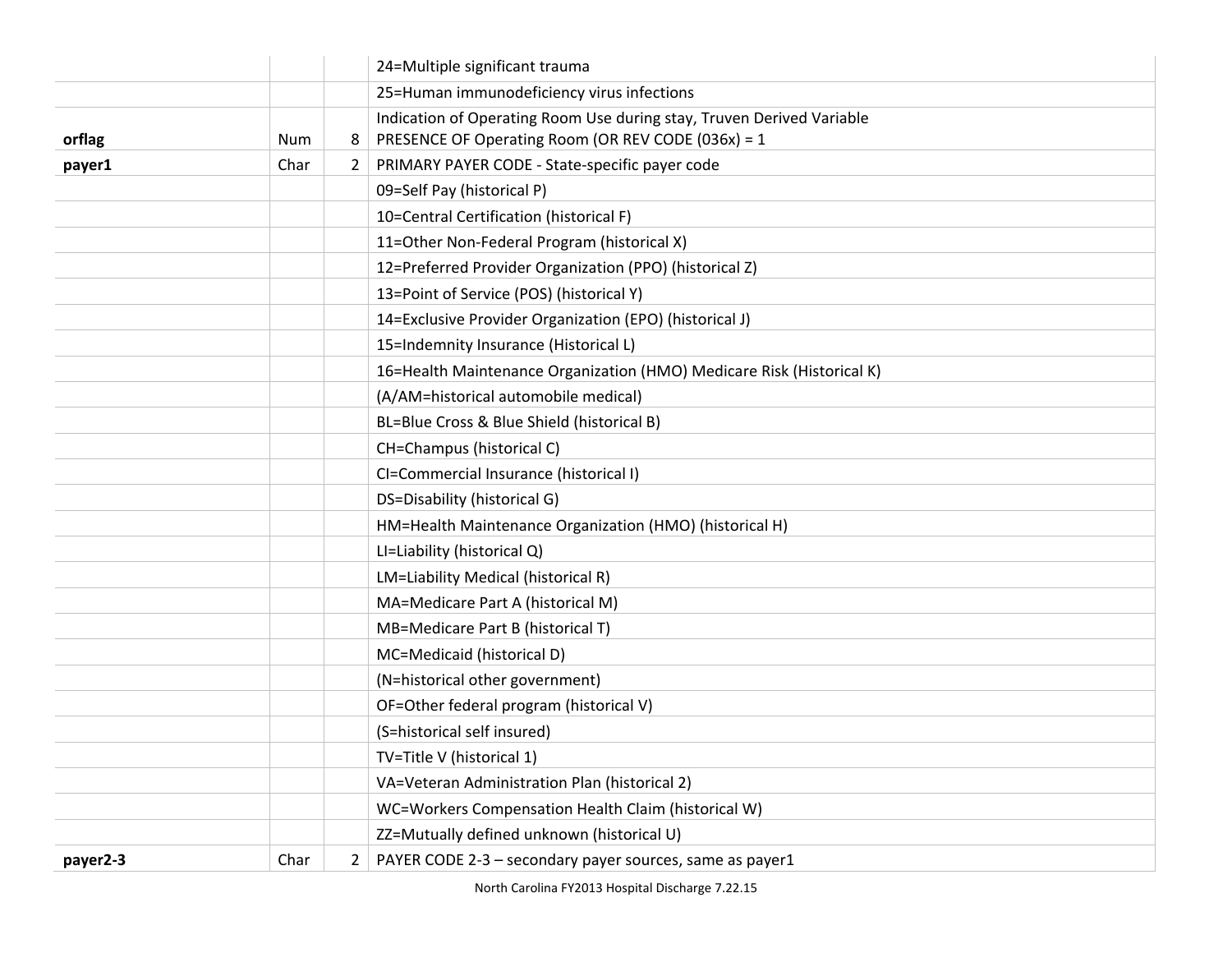| paysub1-3      | Char       | 4            | PAYER SUBCLASS 1-3 - Payer sub-classification code                                                                                                                                                                                                                                    |
|----------------|------------|--------------|---------------------------------------------------------------------------------------------------------------------------------------------------------------------------------------------------------------------------------------------------------------------------------------|
| poa1           | Char       | $\mathbf{1}$ | Present on Admission Indicator (related to diag1-25)<br>Y = Yes; present at time of inpatient admission<br>$N = No$ ; not present at time of inpatient<br>admission<br>$U =$ Unknown; documentation insufficient to<br>determine if condition was POA                                 |
|                |            |              | W = Clinically undetermined; provider unable<br>to determine clinically whether condition<br>was POA or not<br>1 = Exempt, This diagnosis code is exempt from<br>POA reporting                                                                                                        |
| <b>Poa2-25</b> | Char       | $\mathbf{1}$ | Same as POA1                                                                                                                                                                                                                                                                          |
| proccd1        | Char       | 7            | FIRST LISTED PROCEDURE CODE - ICD-9-CM Procedure Code or ICD10-PCS procedure code. Decimal not<br>included. The decimal is implied between the 2nd and 3rd digits.                                                                                                                    |
| proccd2-20     | Char       | 7            | PROCEDURE CODE #2-20 - same as proccd1                                                                                                                                                                                                                                                |
| procdy1        | <b>Num</b> | 8            | DAYS FROM ADMIT TO PROCCD1 - The number of days elapsed from the admission date to the procedure<br>date. A procedure can take place up to 2 days prior to the admission date. Thus, this number can be negative.<br>Zeros indicate the procedure is performed on the admission date. |
| procdy2-20     | <b>Num</b> | 8            | DAYS FROM ADMIT TO PROCCD2-20 (same as procdy1)                                                                                                                                                                                                                                       |
| ptstate        | Char       | 2            | <b>PATIENT STATE - State Abbreviation</b>                                                                                                                                                                                                                                             |
| ptcnty         | Char       | 3.           | PATIENT COUNTY - 3 digit FIPS COUNTY CODE                                                                                                                                                                                                                                             |
| ptzip          | Char       | 5.           | <b>5 DIGIT PATIENT ZIP CODE</b>                                                                                                                                                                                                                                                       |
| race           | Char       |              | 1   RACE                                                                                                                                                                                                                                                                              |
|                |            |              | 1=American Indian (historical 1)                                                                                                                                                                                                                                                      |
|                |            |              | 2=Asian (historical 2)                                                                                                                                                                                                                                                                |
|                |            |              | 3=Black or African-American (historical 3)                                                                                                                                                                                                                                            |
|                |            |              | 4=Native Hawaiian or Pacific Islander (historical 2)                                                                                                                                                                                                                                  |
|                |            |              | 5=Caucasian (historical 4)                                                                                                                                                                                                                                                            |
|                |            |              | 6=Other race                                                                                                                                                                                                                                                                          |
|                |            |              | 9=Patient declined or unavailable                                                                                                                                                                                                                                                     |
| revchg1        | <b>Num</b> | 8            | ROUTINE CHARGES - Routine charges, sum of revenue codes 101,110 - 179                                                                                                                                                                                                                 |
| revchg2        | Num        | 8            | ICU/CCU CHARGES - ICU / CCU charges, sum of revenue codes 200-219                                                                                                                                                                                                                     |
| revchg3        | Num        | 8            | SURGERY CHARGES - Surgical charges, sum of revenue codes 360-379,710 - 729                                                                                                                                                                                                            |
| revchg4        | Num        | 8            | LAB CHARGES - Lab and blood charges, sum of revenue codes 300 -319, 390 - 399, 740 - 759                                                                                                                                                                                              |

North Carolina FY2013 Hospital Discharge 7.22.15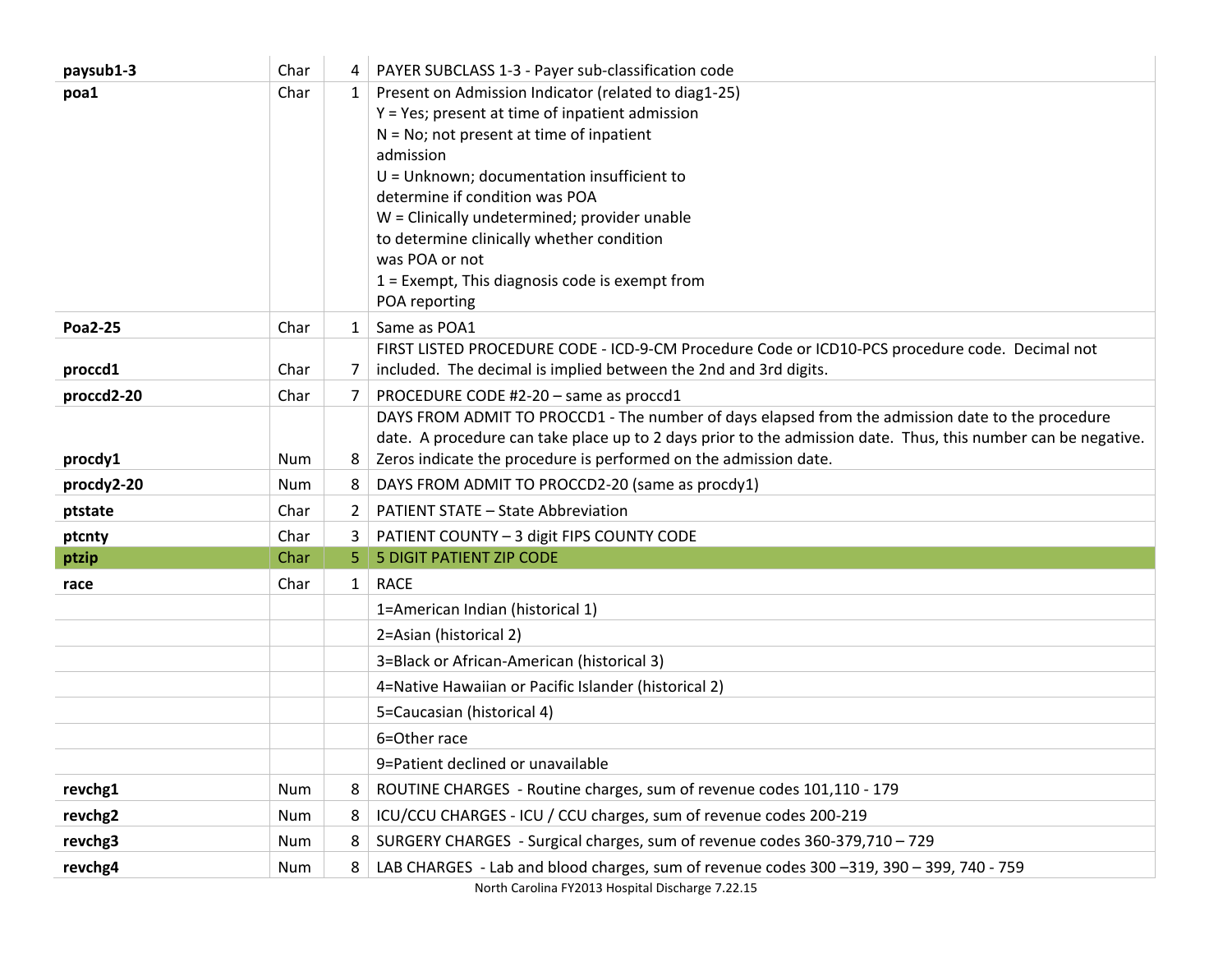| revchg5  | <b>Num</b> | 8 | PHARMACY CHARGES - Pharmacy charge, sum of revenue codes 250 - 269,630 - 639.                                                                                                                  |
|----------|------------|---|------------------------------------------------------------------------------------------------------------------------------------------------------------------------------------------------|
| revchg6  | Num        | 8 | RADIOLOGY CHARGES - Radiology charge, sum of revenue codes 280 - 289,320 - 359, 400 - 409                                                                                                      |
| revchg7  | <b>Num</b> | 8 | RESPIRATORY CHARGES - Respiratory charge, sum of revenue codes 410 - 419,460 - 469                                                                                                             |
| revchg8  | Num        | 8 | THERAPY CHARGES - Therapy charge, sum of revenue codes 420 - 449,470 - 479                                                                                                                     |
| revchg9  | <b>Num</b> | 8 | SUPPLIES CHARGES - Supplies charge, sum of revenue codes 270 - 279, 620 - 629                                                                                                                  |
| revchg10 | Num        | 8 | OTHER CHARGES - Other charges, sum of revenue codes 70-77; 100;180-189; 220-249; 290-299; 380-389;<br>450-459; 480-619; 640-669; 700-709; 730-739; 760-769; 790-859; 880-929; 940-949; 960-999 |
| servline | Char       | 6 | <b>SERVICE LINE</b>                                                                                                                                                                            |
|          |            |   | 1 = CARDIAC CARE (Medical)                                                                                                                                                                     |
|          |            |   | 2 = CARDIAC CARE (Surgical)                                                                                                                                                                    |
|          |            |   | 3 = CANCER CARE (Medical)                                                                                                                                                                      |
|          |            |   | 4 = CANCER CARE (Surgical)                                                                                                                                                                     |
|          |            |   | 5 = NEUROLOGICAL (Medical)                                                                                                                                                                     |
|          |            |   | 6 = NEUROLOGICAL (Surgical)                                                                                                                                                                    |
|          |            |   | 7 = RENAL / UROLOGY (Medical)                                                                                                                                                                  |
|          |            |   | 8 = RENAL / UROLOGY (Surgical)                                                                                                                                                                 |
|          |            |   | 9 = WOMENS HEALTH                                                                                                                                                                              |
|          |            |   | 10 = ORTHOPEDICS (Medical)                                                                                                                                                                     |
|          |            |   | 11 = ORTHOPEDICS (Surgical)                                                                                                                                                                    |
|          |            |   | 12 = RESPIRATORY                                                                                                                                                                               |
|          |            |   | $13 = MEDICINE$                                                                                                                                                                                |
|          |            |   | 14 = GENERAL SURGERY                                                                                                                                                                           |
|          |            |   | 15 = OTHER SURGERY                                                                                                                                                                             |
|          |            |   | $16 = NEWBORN$                                                                                                                                                                                 |
|          |            |   | 17 = PSYCHIATRY                                                                                                                                                                                |
|          |            |   | 18 = OPHTHALMOLOGY                                                                                                                                                                             |
|          |            |   | 19 = TRAUMA (Medical)                                                                                                                                                                          |
|          |            |   | 20 = TRAUMA (Surgical)                                                                                                                                                                         |
|          |            |   | $21 = DENTAL$                                                                                                                                                                                  |
|          |            |   | 22 = SUBSTANCE ABUSE                                                                                                                                                                           |
|          |            |   | 23 = MISCELLANEOUS                                                                                                                                                                             |
|          |            |   | 24 = OBSTETRICS                                                                                                                                                                                |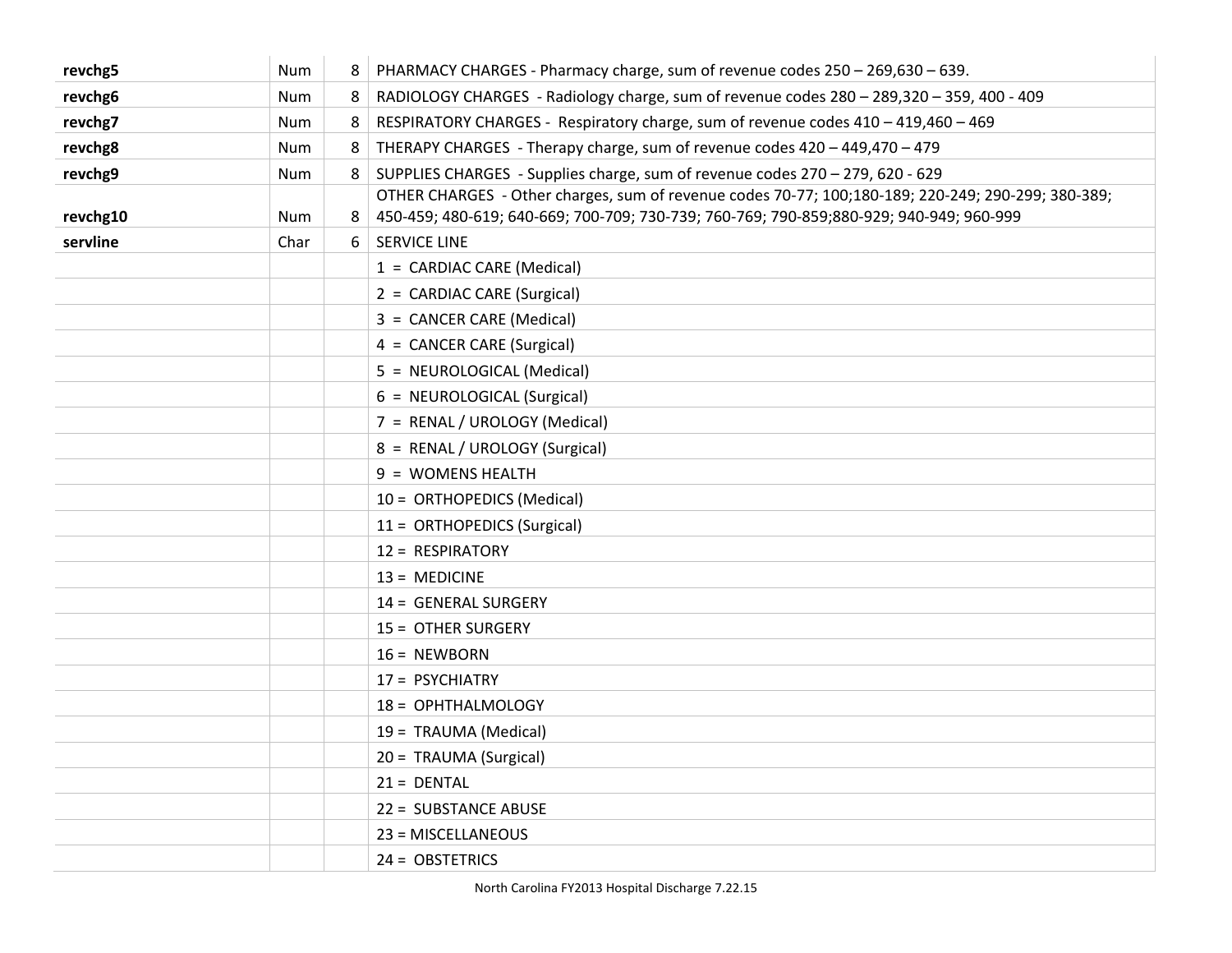| sex    | Char |              | $1$ SEX - F = FEMALE, M = MALE U = UNKNOWN                                                                                                                     |
|--------|------|--------------|----------------------------------------------------------------------------------------------------------------------------------------------------------------|
| source | Char | $\mathbf{1}$ | POINT OF ORIGIN (Related to Admission Source Type - asource - A= not newborn, N=newborn)                                                                       |
|        |      |              | 1=Non-health care facility point of origin (asource A only)                                                                                                    |
|        |      |              | 2=Clinic or physician's office (asource A only)                                                                                                                |
|        |      |              | 4=Transfer from a hospital (different facility) (asource A only)                                                                                               |
|        |      |              | 5=Transfer from a skilled nursing facility (SNF), intermediate care facility (ICF), or assisted living facility (ALF)<br>(asource A only)                      |
|        |      |              | 5=Born inside this hospital (asource N only)                                                                                                                   |
|        |      |              | 6=Transfer from another health care facility (asource A only)                                                                                                  |
|        |      |              | 6=Born outside this hospital (asource N only)                                                                                                                  |
|        |      |              | 8=Court/law enforcement (asource A only)                                                                                                                       |
|        |      |              | 9=Information not available (asource A only)                                                                                                                   |
|        |      |              | D=Transfer from one distinct unit of the hospital to another distinct unit of the same hospital resulting in a<br>separate claim to the payer (asource A only) |
|        |      |              | E=Transfer from ambulatory surgery center (asource A only)                                                                                                     |
|        |      |              | F=Transfer from a hospice facility (asource A only)                                                                                                            |
| status | Char | 6            | PATIENT DISPOSITION                                                                                                                                            |
|        |      |              | 1=Discharged to home or self-care (routine discharge)                                                                                                          |
|        |      |              | 2=Discharged/transferred to a short term general hospital for inpatient care                                                                                   |
|        |      |              | 3=Discharged/Transferred to skilled nursing facility (SNF) with Medicare certification                                                                         |
|        |      |              | 4=Discharged/transferred to a facility that provides custodial or supportive care                                                                              |
|        |      |              | 5=Discharged/transferred to a designated cancer center or children's hospital                                                                                  |
|        |      |              | 6=Discharged/Transferred to home under care of organized home health service organization                                                                      |
|        |      |              | 7=Left against medical advice or discontinued treatment                                                                                                        |
|        |      |              | 9=Admitted as an inpatient to this hospital                                                                                                                    |
|        |      |              | 20=Expired                                                                                                                                                     |
|        |      |              | 21=Discharged/Transferred to Court/Law enforcement                                                                                                             |
|        |      |              | 30=Still a patient                                                                                                                                             |
|        |      |              | 40=Expired at home                                                                                                                                             |
|        |      |              | 41=Expired in a medical facility (eg hospital, SNF, ICF or free standing hospice)                                                                              |
|        |      |              | 42=Expired, place unknown                                                                                                                                      |
|        |      |              | 43=Discharged/transferred to a federal health care facility                                                                                                    |